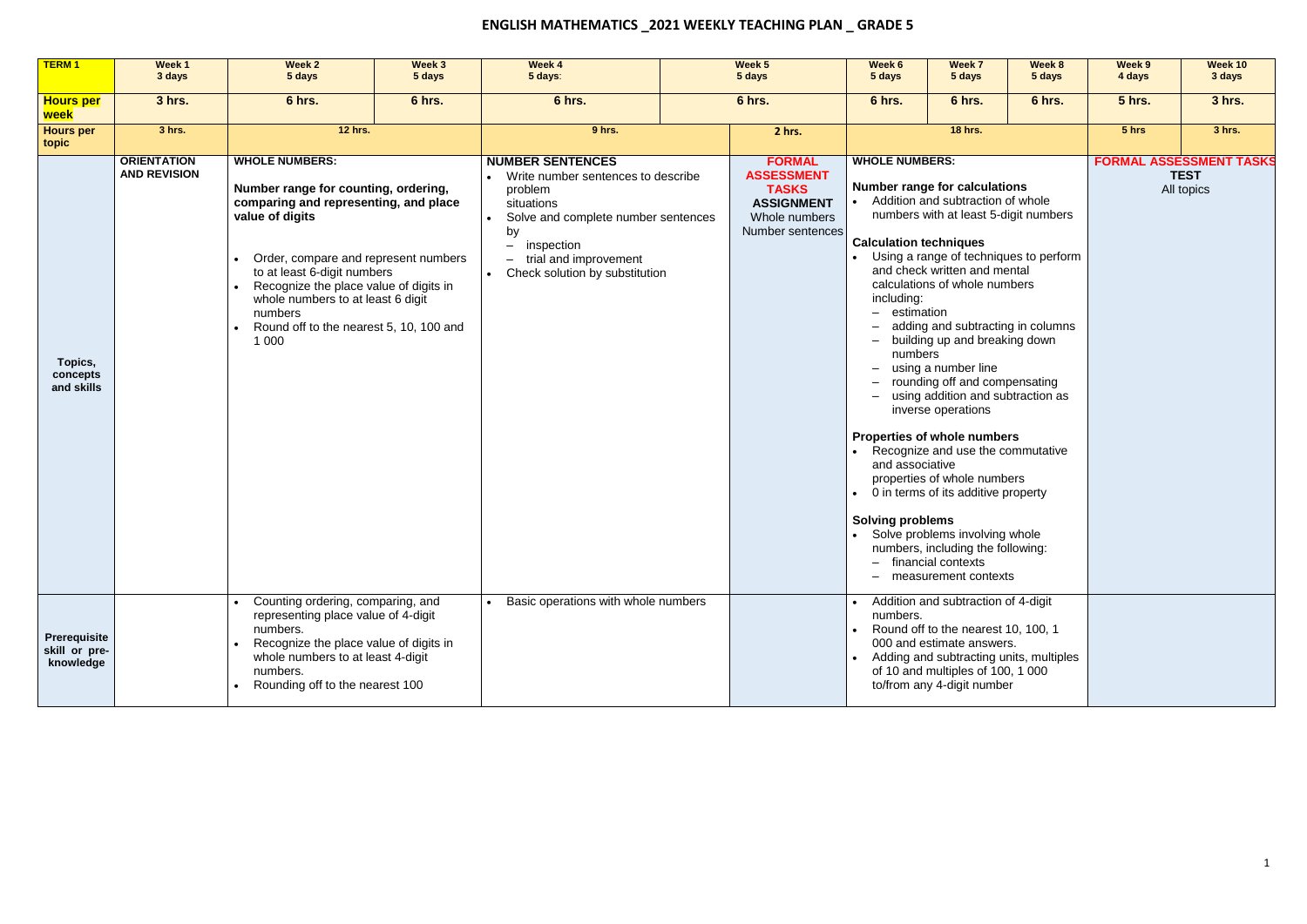| <b>TERM 2</b>                              | Week 1<br>4 days                                                                                                                                        | Week 2<br>5 days                                                                                                                                                                                                                                                                                                                                                                                                                                                                   | Week 3<br>3 days                                                                                                                                                                                                                                                                                                                                                                                                                                            | Week 4<br>5 days                                                                                                              | Week 5<br>5 days                                                                                                                                                                                                                                                                                                                                                                                                                                                                                                                                                                                                                                                                                                                                                  | Week 6<br>5 days | <b>Week 7</b><br>5 days                                                                                                                                                                                                                                                                                                                                                                                                                                                                                                                                                                                                                                                                                                                                                  |                                                                   | Week 8<br>5 days                                                                                                                                 | Week 9<br>5 days                                                                                                                                                                                                                                                                                                                                                                                                                                                                                                                                                                                                                                                                                                                  | Week 10<br>4 days | Week 11<br>5 days                                                                                    |
|--------------------------------------------|---------------------------------------------------------------------------------------------------------------------------------------------------------|------------------------------------------------------------------------------------------------------------------------------------------------------------------------------------------------------------------------------------------------------------------------------------------------------------------------------------------------------------------------------------------------------------------------------------------------------------------------------------|-------------------------------------------------------------------------------------------------------------------------------------------------------------------------------------------------------------------------------------------------------------------------------------------------------------------------------------------------------------------------------------------------------------------------------------------------------------|-------------------------------------------------------------------------------------------------------------------------------|-------------------------------------------------------------------------------------------------------------------------------------------------------------------------------------------------------------------------------------------------------------------------------------------------------------------------------------------------------------------------------------------------------------------------------------------------------------------------------------------------------------------------------------------------------------------------------------------------------------------------------------------------------------------------------------------------------------------------------------------------------------------|------------------|--------------------------------------------------------------------------------------------------------------------------------------------------------------------------------------------------------------------------------------------------------------------------------------------------------------------------------------------------------------------------------------------------------------------------------------------------------------------------------------------------------------------------------------------------------------------------------------------------------------------------------------------------------------------------------------------------------------------------------------------------------------------------|-------------------------------------------------------------------|--------------------------------------------------------------------------------------------------------------------------------------------------|-----------------------------------------------------------------------------------------------------------------------------------------------------------------------------------------------------------------------------------------------------------------------------------------------------------------------------------------------------------------------------------------------------------------------------------------------------------------------------------------------------------------------------------------------------------------------------------------------------------------------------------------------------------------------------------------------------------------------------------|-------------------|------------------------------------------------------------------------------------------------------|
| <b>Hours per</b><br>week                   | <b>5 hrs.</b>                                                                                                                                           | 6 hrs.                                                                                                                                                                                                                                                                                                                                                                                                                                                                             | 3 hrs.                                                                                                                                                                                                                                                                                                                                                                                                                                                      | 6 hrs.                                                                                                                        | 6 hrs.                                                                                                                                                                                                                                                                                                                                                                                                                                                                                                                                                                                                                                                                                                                                                            | 6 hrs.           | 6 hrs.                                                                                                                                                                                                                                                                                                                                                                                                                                                                                                                                                                                                                                                                                                                                                                   |                                                                   | 6 hrs.                                                                                                                                           | 6 hrs                                                                                                                                                                                                                                                                                                                                                                                                                                                                                                                                                                                                                                                                                                                             | <b>5 hrs.</b>     | 6 hrs.                                                                                               |
| <b>Hours per</b><br>topic                  | 15 hrs                                                                                                                                                  |                                                                                                                                                                                                                                                                                                                                                                                                                                                                                    |                                                                                                                                                                                                                                                                                                                                                                                                                                                             |                                                                                                                               | <b>15 hrs.</b>                                                                                                                                                                                                                                                                                                                                                                                                                                                                                                                                                                                                                                                                                                                                                    |                  | 9 hrs.                                                                                                                                                                                                                                                                                                                                                                                                                                                                                                                                                                                                                                                                                                                                                                   |                                                                   | 2 hrs.                                                                                                                                           | 6 hrs                                                                                                                                                                                                                                                                                                                                                                                                                                                                                                                                                                                                                                                                                                                             | <b>5 hrs.</b>     | 6 hrs.                                                                                               |
| Topics,<br>concepts<br>and skills          | <b>WHOLE NUMBERS:</b><br>including:<br>$\overline{\phantom{0}}$<br>inverse<br>at least 100<br>least 100<br><b>Solving problems</b><br>$\qquad \qquad -$ | <b>Number range for calculations</b><br>by 2-digit numbers<br><b>Calculation techniques</b><br>and check written and mental<br>calculations of whole numbers<br>estimation<br>numbers<br>doubling and halving<br>operations<br><b>Properties of whole numbers</b><br>with whole numbers<br>Solve problems involving whole<br>numbers, including<br>financial contexts<br>measurement contexts<br>of the same kind (ratio)<br>comparing two quantities of<br>different kinds (rate) | Multiplication of at least whole 3-digit<br>Using a range of techniques to perform<br>building up and breaking down<br>using multiplication and division as<br>Number range for multiples and factors<br>Multiples of 2-digits whole numbers to<br>Factors of 2-digit whole numbers to at<br>Recognize and use the commutative;<br>associative and distributive properties<br>1 in terms of its multiplicative property<br>comparing two or more quantities | <b>WHOLE NUMBERS:</b><br>- estimation<br>numbers<br>property<br><b>Solving problems</b><br>including<br>(ratio)<br>remainders | <b>Number range for calculations</b><br>Division of at least whole<br>3-digit by 2-digit numbers<br><b>Calculation techniques</b><br>Use a range of techniques to<br>perform and check written and<br>mental calculations with whole<br>numbers including<br>- building up and breaking<br>down numbers<br>using multiplication and<br>division as inverse operations<br>Properties of whole numbers<br>Recognize and use the<br>distributive properties of whole<br>1 in terms of its multiplicative<br>Solve problems in contexts<br>involving whole numbers,<br>financial contexts<br>measurement contexts<br>comparing two or more<br>quantities of the same kind<br>comparing two quantities of<br>different kinds (rate)<br>grouping and equal sharing with |                  | <b>NUMERIC PATTERNS:</b><br>Investigate and extend patterns<br>• Investigate and extend numeric<br>patterns looking for<br>relationships or rules of<br>patterns<br>sequences not limited to<br>constant difference or ratio<br>- of learner's own creation<br>Describe observed<br>relationships or rules for<br>sequences involving constant<br>difference or ratio in learner's<br>own words<br>Input and output values<br>Determine input values, output<br>values and rules for patterns and<br>relationships:<br>- flow diagrams<br>tables<br>$\overline{\phantom{0}}$<br><b>Equivalent forms</b><br>Determine equivalence of<br>different descriptions of the<br>same relationship or rule<br>presented:<br>verbally<br>in a flow diagram<br>by a number sentence |                                                                   | <b>FORMAL</b><br><b>ASSESSMENT</b><br><b>TASKS</b><br><b>INVESTIGATIONS</b><br>• Multiplication<br><b>Division</b><br>Numeric<br><b>Patterns</b> | <b>GEOMETRIC PATTERNS</b><br>Investigate and extend patterns<br>Investigate and extend geometric<br>patterns looking for relationships<br>or rules of patterns:<br>- represented in physical or<br>diagram form<br>sequences not limited to a<br>constant difference or ratio<br>- of learner's own creation<br>Describe observed relationships or<br>rules in learner's own words<br>Input and output values<br>Determine input values, output<br>values and rules for the patterns<br>and relationships using flow<br>diagrams<br><b>Equivalent forms</b><br>Determine equivalence of different<br>descriptions of the same<br>relationship or rule presented:<br>- verbally<br>$-$ in a flow diagram<br>- by a number sentence | <b>REVISION</b>   | <b>FORMAL</b><br><b>ASSESSMENT</b><br><b>TASKS</b><br><b>TEST</b><br>All Term 1 and<br>Term 2 topics |
| Prerequisite<br>skill or pre-<br>knowledge | form<br>numbers.                                                                                                                                        | fractions of different denominators<br><b>Equivalent fractions</b><br>Doubling and halving<br>Multiplication facts for units by<br>multiples of 10 100.and 1 000<br>whole numbers.                                                                                                                                                                                                                                                                                                 | Describe, compare and order common<br>(halves, thirds, quarters, fifths, sixths,<br>sevenths, eighths) fractions in diagram<br>Multiply at least and 2-digit by 2-digit<br>Building up and breaking down 4 digit                                                                                                                                                                                                                                            | digit numbers<br>least 100                                                                                                    | Division of 3-digit numbers by 1-<br>Solve problems in financial and<br>measurement contexts with<br>whole numbers including<br>sharing, grouping and rate<br>Multiples of 2-digit numbers to at<br>Factors of 2-digit whole<br>numbers to at least 100<br>1 in terms of its<br>multiplicative property                                                                                                                                                                                                                                                                                                                                                                                                                                                           |                  | $\bullet$<br>Describe general rules<br>observed in patterns<br>Determine input and output<br>values in tables and flow<br>diagrams                                                                                                                                                                                                                                                                                                                                                                                                                                                                                                                                                                                                                                       | Investigate and extend patterns<br>Describe patterns in own words |                                                                                                                                                  | Investigate and extend patterns<br>Describe patterns in own words<br>Describe general rules observed<br>in patterns<br>Determine input and output values<br>in tables and flow diagrams                                                                                                                                                                                                                                                                                                                                                                                                                                                                                                                                           |                   |                                                                                                      |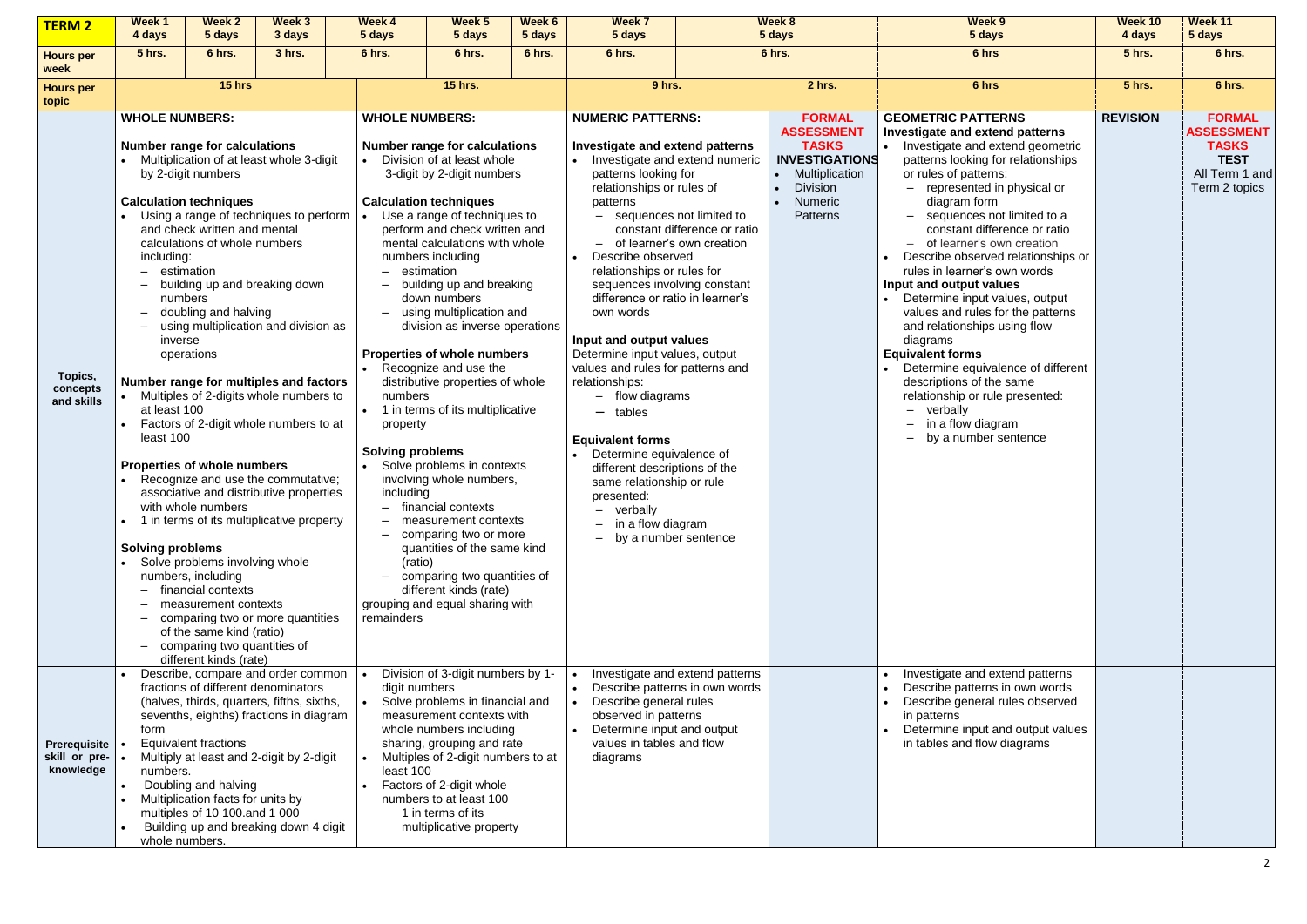|--|

| <b>TERM3</b>                      | Week 1<br>4 days                               | Week 2<br>5 days                                                                                                                                                                                                                                                                                                                                                                                                                         | Week 3<br>5 days                                                                                                                                                                                                                                                                                                               | Week 4<br>5 days                                                                                                                                                                                                                    | Week 5<br>4 days                                                                                                                                                                                                                                                                                                                                                                                                                         | Week 7<br>Week 6<br>5 days<br>5 days                                                                                                                                                                                                                                                                                                                                                                                                                                                                                                                                                                                                                                                                                                                                                                                                                                                                            |                                                        |                                                                                             | Week 8<br>5 days                                                                                                                                                                                                                                                                                                                                                                                                                                                                                                                                                                                                                                                                                                                                           |                                                                                                                                                                                                                                                                                                                                                                      | Week 9<br>Week 10<br>5 days<br>5 days                                                                                                                                                                                                                                                                                                                                             |                 | Week 11<br>4 days                                                               |
|-----------------------------------|------------------------------------------------|------------------------------------------------------------------------------------------------------------------------------------------------------------------------------------------------------------------------------------------------------------------------------------------------------------------------------------------------------------------------------------------------------------------------------------------|--------------------------------------------------------------------------------------------------------------------------------------------------------------------------------------------------------------------------------------------------------------------------------------------------------------------------------|-------------------------------------------------------------------------------------------------------------------------------------------------------------------------------------------------------------------------------------|------------------------------------------------------------------------------------------------------------------------------------------------------------------------------------------------------------------------------------------------------------------------------------------------------------------------------------------------------------------------------------------------------------------------------------------|-----------------------------------------------------------------------------------------------------------------------------------------------------------------------------------------------------------------------------------------------------------------------------------------------------------------------------------------------------------------------------------------------------------------------------------------------------------------------------------------------------------------------------------------------------------------------------------------------------------------------------------------------------------------------------------------------------------------------------------------------------------------------------------------------------------------------------------------------------------------------------------------------------------------|--------------------------------------------------------|---------------------------------------------------------------------------------------------|------------------------------------------------------------------------------------------------------------------------------------------------------------------------------------------------------------------------------------------------------------------------------------------------------------------------------------------------------------------------------------------------------------------------------------------------------------------------------------------------------------------------------------------------------------------------------------------------------------------------------------------------------------------------------------------------------------------------------------------------------------|----------------------------------------------------------------------------------------------------------------------------------------------------------------------------------------------------------------------------------------------------------------------------------------------------------------------------------------------------------------------|-----------------------------------------------------------------------------------------------------------------------------------------------------------------------------------------------------------------------------------------------------------------------------------------------------------------------------------------------------------------------------------|-----------------|---------------------------------------------------------------------------------|
| <b>Hours per</b><br>week          | 5 hrs.                                         | 6 hrs.                                                                                                                                                                                                                                                                                                                                                                                                                                   | 6 hrs.                                                                                                                                                                                                                                                                                                                         | 6 hrs.                                                                                                                                                                                                                              | <b>5 hrs.</b>                                                                                                                                                                                                                                                                                                                                                                                                                            | 6 hrs.                                                                                                                                                                                                                                                                                                                                                                                                                                                                                                                                                                                                                                                                                                                                                                                                                                                                                                          |                                                        | 6 hrs.                                                                                      | 6 hrs.                                                                                                                                                                                                                                                                                                                                                                                                                                                                                                                                                                                                                                                                                                                                                     |                                                                                                                                                                                                                                                                                                                                                                      | 6 hrs                                                                                                                                                                                                                                                                                                                                                                             | 6 hrs.          | <b>5 hrs.</b>                                                                   |
| <b>Hours per</b><br>topic         |                                                | <b>18 hrs.</b>                                                                                                                                                                                                                                                                                                                                                                                                                           |                                                                                                                                                                                                                                                                                                                                |                                                                                                                                                                                                                                     | 6 hrs.                                                                                                                                                                                                                                                                                                                                                                                                                                   | 9 hrs                                                                                                                                                                                                                                                                                                                                                                                                                                                                                                                                                                                                                                                                                                                                                                                                                                                                                                           |                                                        | 3 hrs                                                                                       | 3 hrs                                                                                                                                                                                                                                                                                                                                                                                                                                                                                                                                                                                                                                                                                                                                                      |                                                                                                                                                                                                                                                                                                                                                                      | 9 hrs                                                                                                                                                                                                                                                                                                                                                                             | 6 hrs.          | <b>5 hrs.</b>                                                                   |
| Topics,<br>concepts<br>and skills | fractions:<br>fractions:<br>numbers<br>sharing | <b>COMMON FRACTIONS:</b><br><b>Describing and ordering</b><br>Count forwards and<br>Compare and order<br>least twelfths<br><b>Calculations with</b><br>same denominator<br>of mixed numbers<br>fractions of whole<br>use the equivalence of<br>division and fractions<br><b>Solving problems</b><br>Solve problems in<br>contexts involving<br>common fractions,<br><b>Equivalent forms:</b><br>Recognize and use<br>equivalent forms of | backwards in fractions<br>common fractions to at<br>Addition and subtraction<br>of common fractions with<br>Addition and subtraction<br>Fractions of whole which<br>result in whole numbers<br>Recognise, describe and<br>including grouping and<br>common fractions with<br>denominators which are<br>multiples of each other | <b>LENGTH:</b><br><b>Practical measuring</b><br>instruments such as:<br>$-$ rulers<br>metre sticks<br>(m), kilometres (km)<br><b>Calculations and problem-</b><br>solving<br>involving length<br>following units.<br>-<br>fractions | Estimate and practically<br>measure 2-D shapes and 3-<br>D objects using measuring<br>tape measures<br>trundle wheels<br>Record, compare and order<br>lengths of shapes and<br>objects in millimetres (mm),<br>centimetres (cm), metres<br>Solve problems in contexts<br>Convert between any of the<br>millimetres (mm),<br>centimetres (cm),<br>metres (m) and<br>kilometres (km)<br>Conversions limited to whole<br>numbers and common | <b>PROPERTIES OF 2D SHAPES:</b><br>Range of shapes<br>Recognize, visualize and<br>name 2-D shapes in the<br>environment and geometric<br>setting, focusing on<br>regular and irregular<br>polygons - triangles,<br>squares, rectangles, other<br>quadrilaterals,<br>pentagons, hexagons,<br>heptagons<br>circles<br>similarities and differences<br>between squares and<br>rectangles<br><b>Characteristics of shapes</b><br>Describe, sort and compare<br>2-D shapes in terms of:<br>straight and curved<br>sides<br>number of sides<br>lengths of sides<br>angles in shapes,<br>limited to:<br>$\checkmark$ right angles<br>$\checkmark$ angles smaller than<br>right angles<br>$\checkmark$ angles greater than<br>right angles<br><b>Further activities</b><br>Draw 2-D shapes on grid<br>paper<br><b>Angles</b><br>Recognize and describe<br>angles in 2-D shapes:<br>$-$ right angles<br>angles<br>angles | angles smaller than right<br>angles greater than right | <b>SYMMETRY:</b><br>Recognize, draw and<br>describe line(s) of<br>symmetry in 2-D<br>shapes | <b>TRANSFORMATIONS:</b><br>Use transformations to<br>make composite<br>shapes<br>• Make composite 2-D<br>shapes including<br>shapes with line<br>symmetry by tracing<br>and moving a 2-D<br>shape in one or more<br>of the following ways:<br>by rotation<br>by translation<br>by reflection<br>$-$<br>Use transformations to<br>make tessellations<br>Make tessellated<br>patterns including<br>some patterns with<br>line symmetry by<br>tracing and moving 2-<br>D in one or more of<br>the following ways:<br>$-$ by rotation<br>by translation<br>by reflection<br>$-$<br><b>Describe patterns</b><br>Refer to lines, 2-D<br>shapes, 3-D objects,<br>lines of symmetry,<br>rotations, reflections<br>and translations<br>when describing<br>patterns. | <b>PROPERTIES OF 3-D</b><br><b>OBJECTS:</b><br>Range of objects<br>in the<br>focusing on:<br>cubes<br>$\overline{\phantom{0}}$<br>cones<br>-<br>prisms<br><b>Characteristics of</b><br>objects<br>• Describe, sort and<br>in terms of<br>$\overline{\phantom{0}}$<br>$\equiv$<br><b>Further activities</b><br>• Make 3-D models<br>• Cut open boxes to<br>their nets | • Recognize, visualize<br>and name 3-D objects<br>environment and<br>geometric settings,<br>- rectangular prisms<br>and other prisms<br>cylinders<br>pyramids<br>similarities and<br>differences<br>between cubes<br>and rectangular<br>compare 3-D objects<br>shape of faces<br>- number of faces<br>flat and curved<br>surfaces<br>using cut out polygons<br>trace and describe | <b>REVISION</b> | <b>FORMAL</b><br><b>ASSESSMENT</b><br><b>TASKS</b><br><b>TEST</b><br>All topics |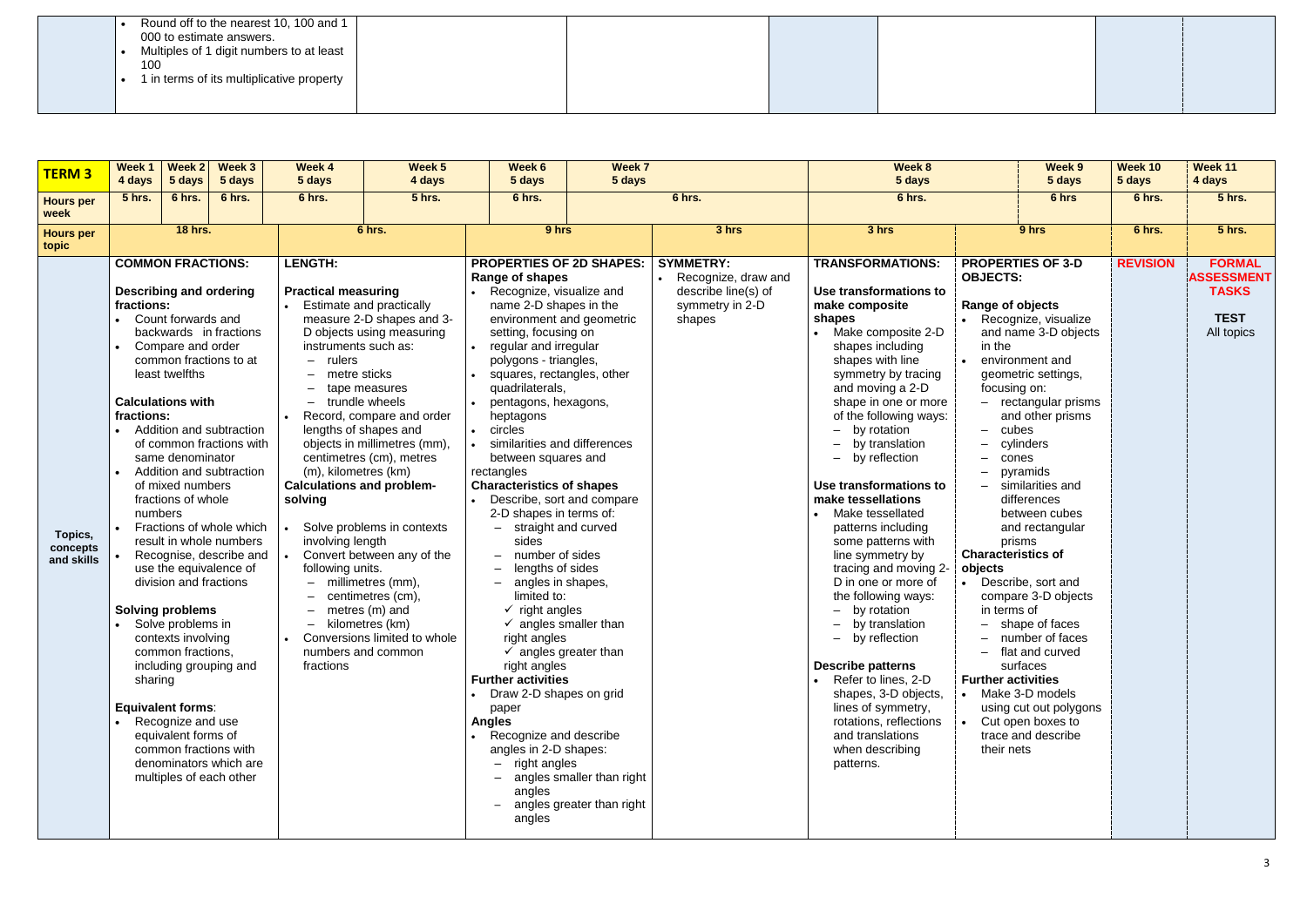| Prerequisit<br>e skill or<br>pre-<br>knowledge | Describe, compare and<br>order common fractions<br>of different denominators<br>(halves, thirds, quarters,<br>fifths, sixths, sevenths,<br>eighths) fractions in<br>diagram form<br><b>Equivalent fractions</b><br>Adding and subtracting<br>fractions in context | Recognize, visualize and<br>Estimating, measuring,<br>name 2-D shapes in the<br>recording, comparing and<br>environment and geometric<br>ordering length<br>Use Measuring instruments:<br>settings:<br>Units of length<br>- regular and irregular<br>Solve problems in contexts<br>polygons up to hexagons<br>Converting between units<br>circles<br>Conversions limited to whole<br>Describe, sort and compare<br>2-D shapes in terms of<br>numbers and common<br>straight and curved sides<br>fractions<br>$\overline{\phantom{0}}$<br>number of sides<br>$\overline{\phantom{m}}$ | Recognise lines of<br>Recognize, visualize<br><b>Building composite</b><br>symmetry in nature<br>and name<br>shapes<br><b>Tessellations and</b><br>- rectangular prisms<br>describing patterns in<br>- spheres<br>- cylinders<br>the world.<br>- cones<br>- square-based<br>pyramids<br>Describe, sort and<br>compare 3-D objects<br>in terms of:<br>- shapes of faces<br>- flat and curved<br>surfaces<br>Make 3-D models<br>using cut-out polygons |  |
|------------------------------------------------|-------------------------------------------------------------------------------------------------------------------------------------------------------------------------------------------------------------------------------------------------------------------|--------------------------------------------------------------------------------------------------------------------------------------------------------------------------------------------------------------------------------------------------------------------------------------------------------------------------------------------------------------------------------------------------------------------------------------------------------------------------------------------------------------------------------------------------------------------------------------|------------------------------------------------------------------------------------------------------------------------------------------------------------------------------------------------------------------------------------------------------------------------------------------------------------------------------------------------------------------------------------------------------------------------------------------------------|--|
|------------------------------------------------|-------------------------------------------------------------------------------------------------------------------------------------------------------------------------------------------------------------------------------------------------------------------|--------------------------------------------------------------------------------------------------------------------------------------------------------------------------------------------------------------------------------------------------------------------------------------------------------------------------------------------------------------------------------------------------------------------------------------------------------------------------------------------------------------------------------------------------------------------------------------|------------------------------------------------------------------------------------------------------------------------------------------------------------------------------------------------------------------------------------------------------------------------------------------------------------------------------------------------------------------------------------------------------------------------------------------------------|--|

**N.B. BY THE END OF TERM 3, LEARNERS SHOULD HAVE COMPLETED A PROJECT AND A TEST. SEE NOTES ON PROJECT FROM ABRIDGED SECTION 4 OF CAPS.**